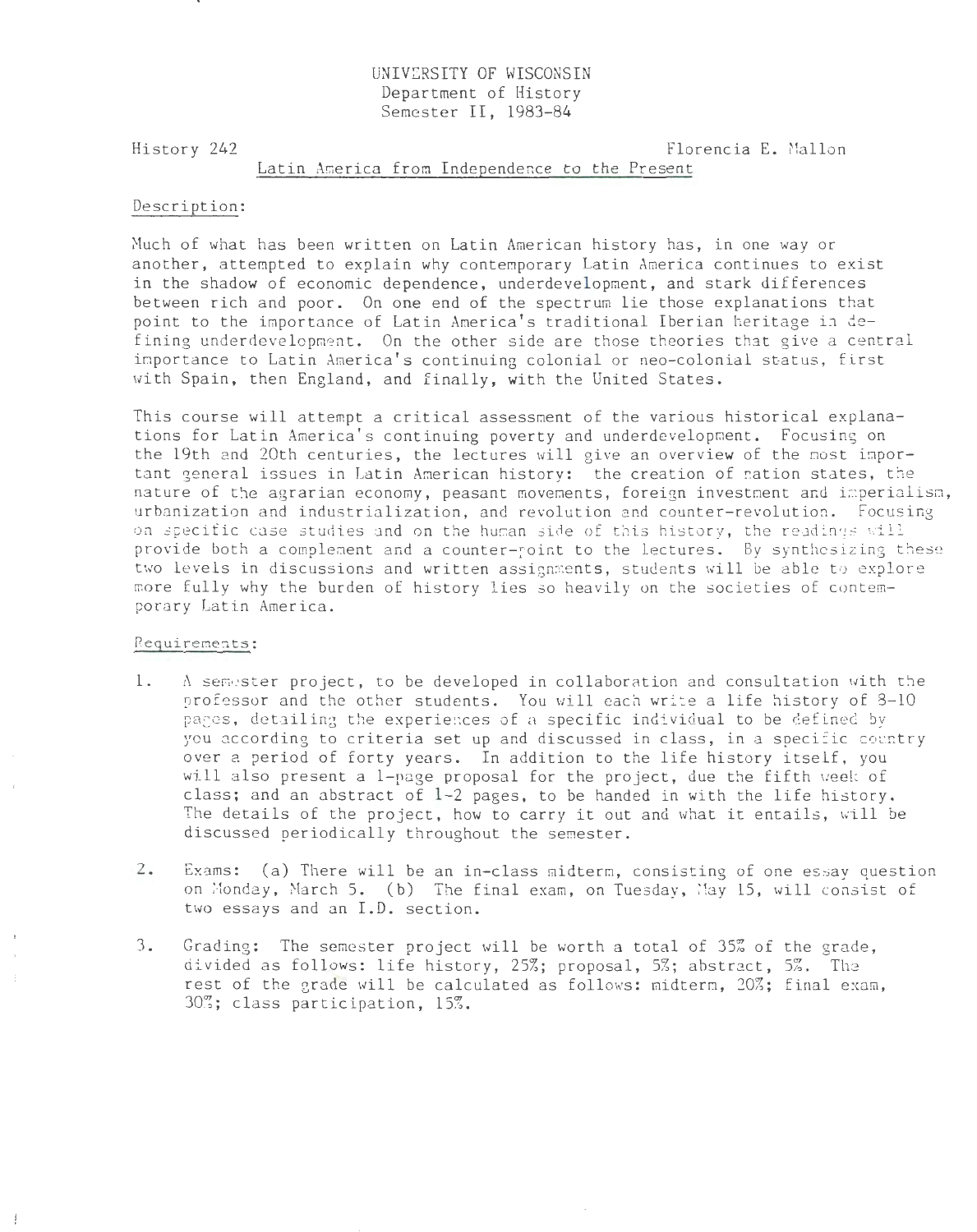History 242 - Modern Latin America Mallon Page Two

## List of Readings:

Maulio Argueta, One Day in the Life (New York: Random House, 1983).

Azuela, Mariano, The Underdogs (New York: New American Library, 1962).

E. Bradford Burns, Latin America: A Concise Interpretive History (Englewood Cliffs, .N.J.: Prentice Hall, 1972) OPTIONAL.

Carolina Maria de Jesus, Child of the Dark (New York: New American Library, 1962).

- Florencia E. Mallon, The Defense of Community in Peru's Central Highlands: Peasant Struggle and Capitalist Transition, 1860-1940 (Princeton, N.J.: Princeton University Press, 1983).
- June Nash, We Eat the Mines and the Mines Eat Us: Dependency and Exploitation in Bolivian Tin Nines (New York: Columbia University Press, 1979).
- PLUS: A collection of documents and articles available in a Xerox Packet from Kinko's Copies, 620 University Ave.

Schedule of Lectures, Readings, Discussions, and Written Assignments

Unit  $I$  - The Nineteenth Century

Week 1 - Introduction 1/23 - Introduction 1/25 - Independence  $1/27$  - Aftermath

Optional Background Reading: Burns, 22-85

Week 2 - The Illusory Pursuit of Progress 1/30 - Neocolonialism vs. Autarky 2/1 - Peru in the Guano Boom

Discussion: Working session to set up semester life history project. EVERYONE MEET TOGETHER AT ll :00 IN REGULAR LECTURE ROOH

Week  $3$  - The Illusory Pursuit of the Nation 2/6 - Nineteenth-Century Politics and the Nation-State: Mexico and Brazil  $2/8$  - Peasant Movements and the Nation: Brazil and Mexico

Discussion Reading: Mallon, xi-122; selected materiqls from xerox packet.

Week  $4$  - The Mexican Revolution 2/13 - Origins to 1915 2/15 - 1915-1920 and Beyond

Discussion Reading: Azuela, entire.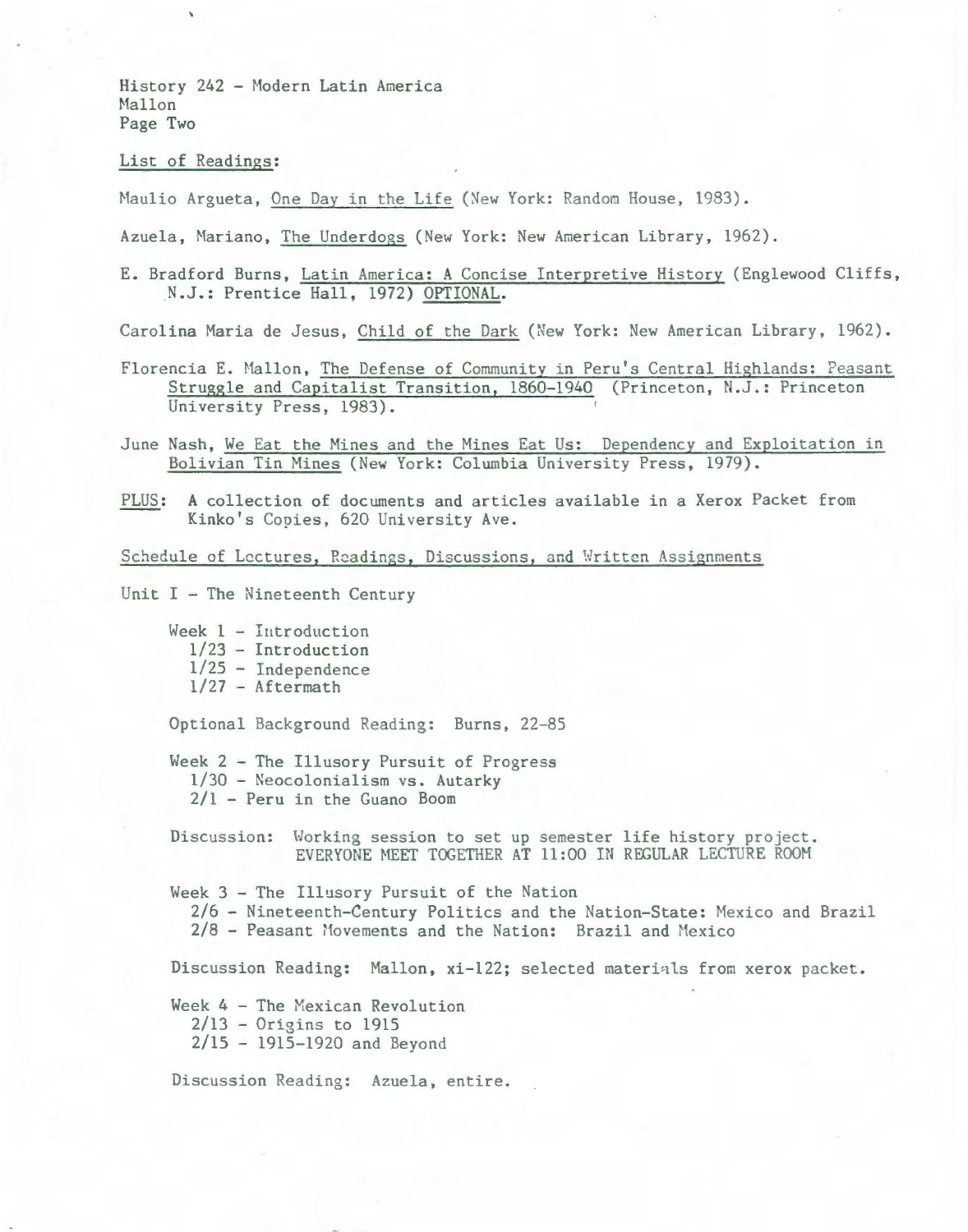History 242 - Modern Latin America Mallon Page Three Unit II - Foreign Investment and National Development, 1890-1945 Week 5 - The New International System and Latin America 2/20 - The Penetration of Foreign Capital: Peru and Cuba Compared 2/22 - Modernization and Industrializaiton \*\*\*LIFE HISTORY PROJECT PROPOSAL DUE WEDNESDAY AT 5 P.M.\*\*\* Discussion: Progress Report on Life History Project and setting up of work groups. EVERYONE MEET TOGETHER AT 11:00 IN REGULAR LECTURE ROOM. Week 6 - The World Depression  $2/27$  - El Salvador, 1932 2/29 - Authoritarianism vs. Popular Front: Argentina, Brazil, and Chile Discussion Reading: Mallon, 125-348 Week 7 - From the Depression to World War II 3/5 - MIDTERM EXAMINATION IN CLASS 3/7 - Import Substitution and National Industrialization: Broader Implications 3/9 - The Changing Life of the People: New Conditions and Experiences No Discussion and No New Reading Unit III - The Post-War World Week  $8 - City vs. Countryside$ 3/12 - The Countryside in the Post-War World  $3/14$  - The City and the Migrant Discussion Reading: De Jesus, entire. \*\*\*SPRING BREAK, MARCH 17-25\*\*\* Week  $9$  - The Populist Solution (I)  $3/26$  - Peronist Argentina  $3/28$  - The Bolivian Revolution Discussion: Final working session on Life History Project EVERYONE MEET TOGETHER AT 11:00 IN REGULAR LECTURE ROOM Week  $10$  - The Populist Solution (II) 4/2 - Reform or Revolution? Populism in Guatemala 4/4 - Neither Socialist nor Capitalist: The Peruvian Experiment

Discussion Reading: Nash, entire.

 $\epsilon$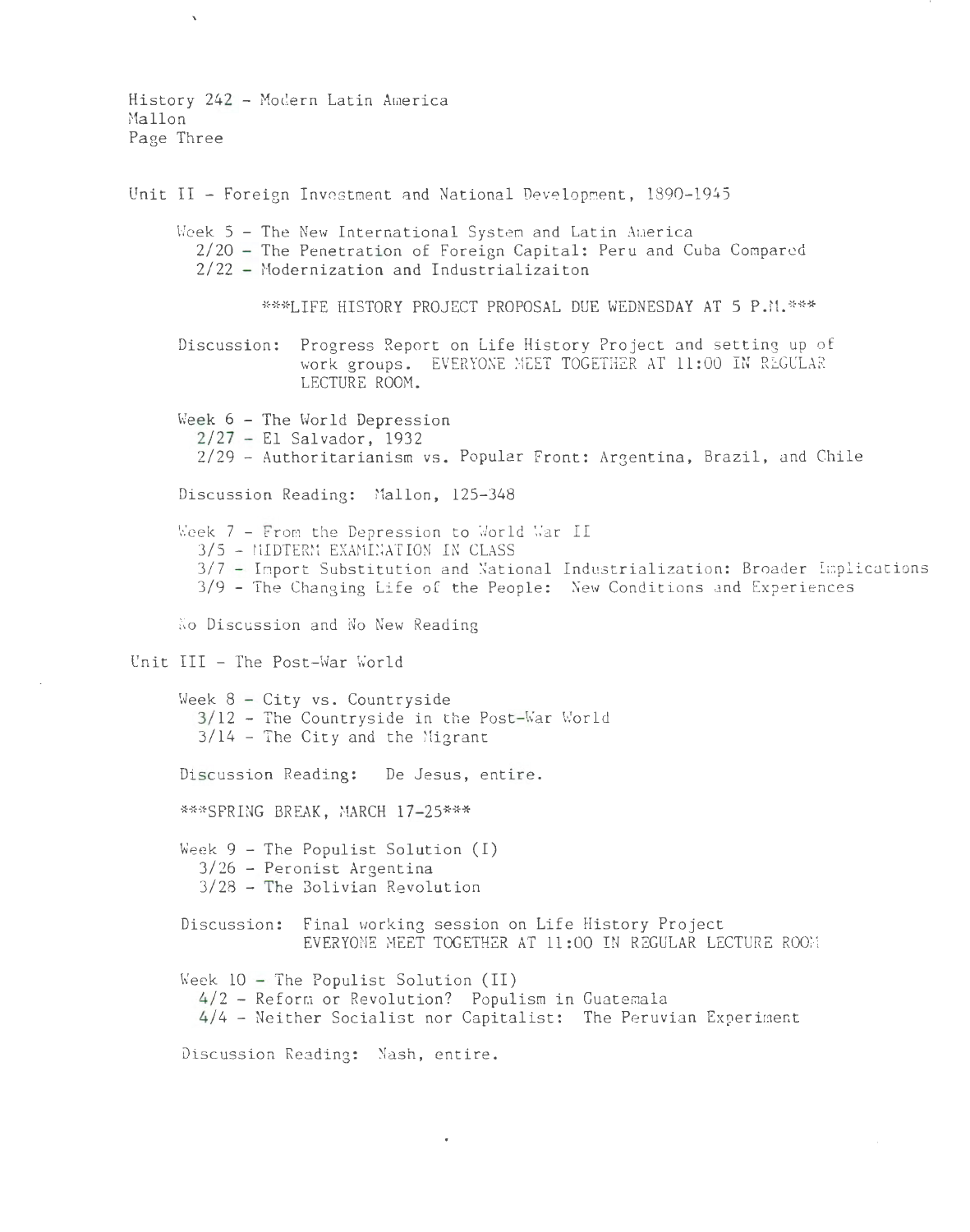History 242 - Modern Latin America Mallon Page Four Week 11 - The Revolutionary Option: Cuba 4/9 - The Cuban Revolution in the 1960s and the 1970s 4/11 - Cuba in the 1980s: Portrait of a Changing Culture Discussion Reading: Materials from Xerox packet Unit IV - Whither Latin America? Week 12 - Revolution, Counter-Revolution, and Authoritarianism 4/16 - The Origins of Authoritarianism: The Chilean Case 4/18 - Authoritarianism: Nature and Future \*\*\* LIFE HISTORIES DUE WEDNESDAY, APRIL 18th, 5 P.M. \*\*\* No Discussion and No New Reading -- EASTER RECESS, APRIL 20-22 Week  $13 -$  New Trends in the 1980s (1) 4/22 - The New Role of the Catholic Church 4/24 - The Nicaraguan Revolution Discussion Reading: Materials from Xerox Packet Week  $14$  - New Trends in the 1980s (II) 4/30 - Guerrilla War in Central America: El Salvador and Guatemala  $5/2$  - The New Latin American Feminism Discussion Reading: Argueta, entire. Week 15 - Interpretations of Latin American Reality  $5/7$  - Modernization vs. Structuralism 5/9 - Dependency vs. Marxism Discussion: Review Session for the Final Exam FINAL EXAM, Tuesday, May 15th, 2:45 P.M.